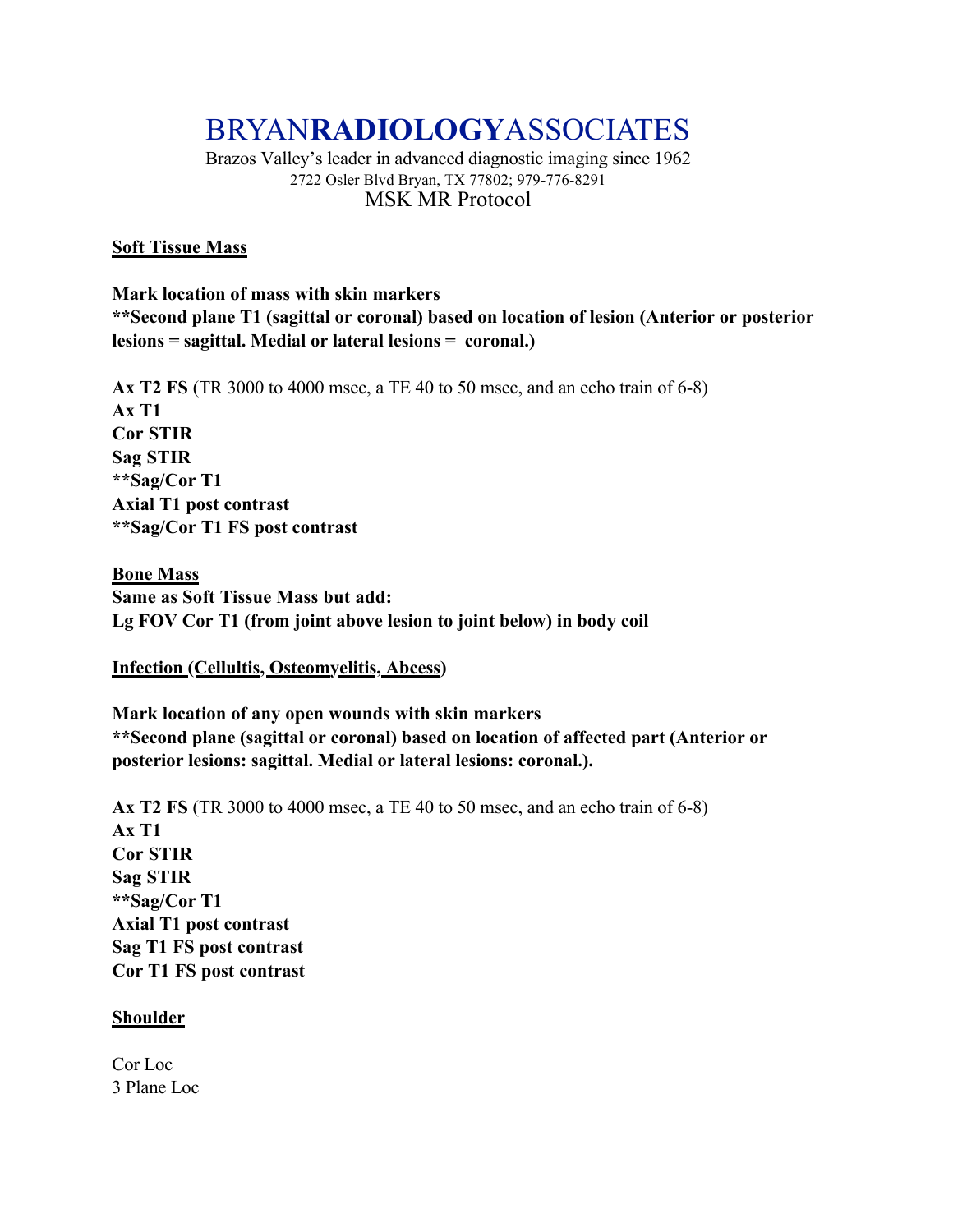Shim Map Ax PD Fs Cor T1 Cor T2 Fs Cor PD Fs Sag T2 Fs Sag PD Fs

#### **Shoulder Arthrogram**

Cor Loc 3 Plane Loc Shim Map Ax T1 Fs Cor T1 Fs Cor T2 Fs Cor Pd Fs Sag T1 Fs Aber View-Cor Loc 3 Plane Loc Shim Ax T1 Fs-Aber

# **Humerus (Arm, Forearm, Thigh, Tib/Fib)**

Cor Loc 3 Plane Loc Shim Cor T1 Cor Stir Ax T2 FS (TR 3000 to 4000 msec, a TE 40 to 50 msec, and an echo train of 6-8) Ax T1 Sag PD Fs Sag T1

# **Elbow** Post Arthrogram Elbow

| Ax T <sub>1</sub> F <sub>s</sub> |
|----------------------------------|
| Cor T1 Fs                        |
| Sag T1 Fs                        |
| Cor PD FS                        |
|                                  |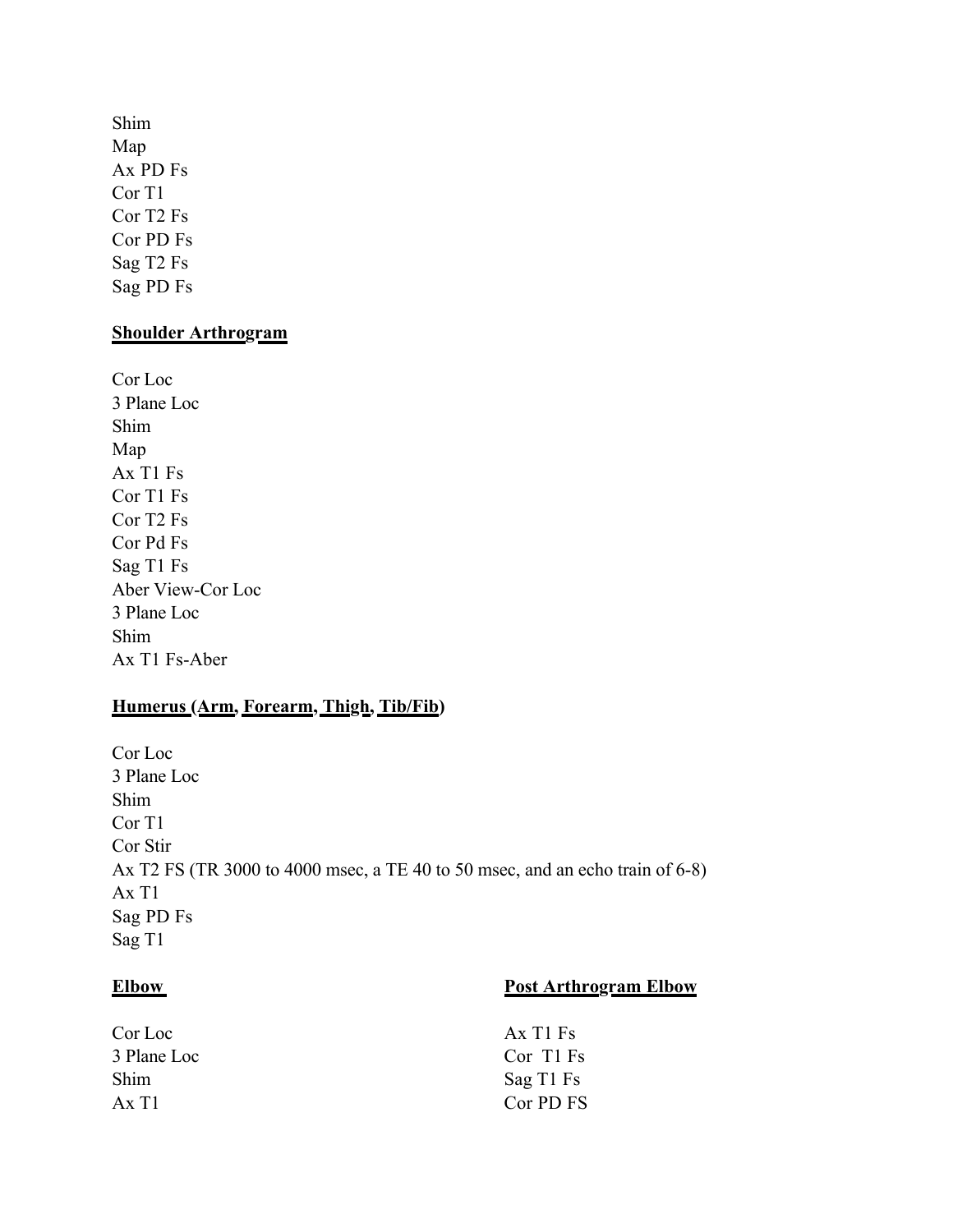Cor PD Fs Ax T2 FS Sag STIR Ax PD Fs Ax T2 Fs (TR 3000 to 4000 msec, a TE 40 to 50 msec, and an echo train of 6-8) Cor T2 Fs (TR 3000 to 4000 msec, a TE 40 to 50 msec, and an echo train of 6-8)

### **Wrist Post Arthrogram Wrist**

 $Ax$  T1 Fs Cor T1 Fs Sag T1 Fs Cor PD FS Cor T1 Ax T2 Fs (TR 3000-4000,TE 40-50,ETL6-8)

# **Hand**

Cor Loc 3 Plane Loc Shim Map Cor T1 Cor STIR Ax PD Fs Ax T1 Ax T2 FS (TR 3000 to 4000 msec, a TE 40 to 50 msec, and an echo train of 6-8) Sag T2 FS (TR 3000 to 4000 msec, a TE 40 to 50 msec, and an echo train of 6-8)

#### **Wrist & Hand Arthritis**

**FOV to cover from proximal to the distal radioulnar joint to the metacarpophalangeal joints distally, inclusive (8 -10 cm) Axial T1 Axial T2** (TR 3000 to 4000 msec, a TE 40 to 50 msec, and an echo train of 6-8) **Cor STIR Sag PD FS**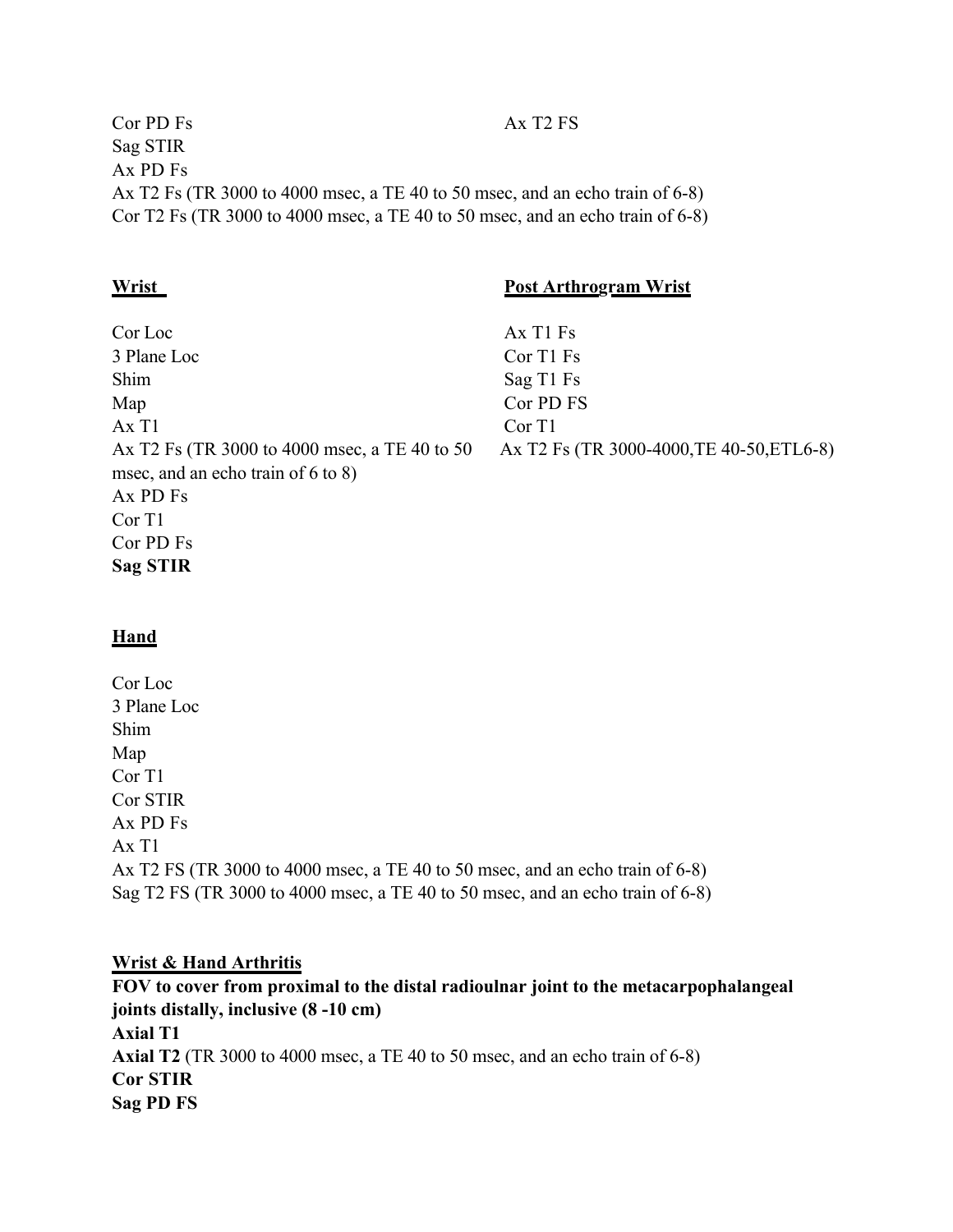**Cor T1 Cor PD FS Ax T1 Post Gad Cor T1 FS Post Gad**

### **Finger**

Use small FOV. Planes are configured to particular finger, e.g., thumb is a different plane than 2-5 fingers. Cor Loc 3 Plane Loc Shim Map Cor T1 Cor STIR Ax T1 Ax T2 Fs (TR 3000 to 4000 msec, a TE 40 to 50 msec, and an echo train of 6 to 8) Sag T1 Sag T2 Fs (TR 3000 to 4000 msec, a TE 40 to 50 msec, and an echo train of 6 to 8) Sag PD Fs

#### **SI Joints (arthritis, sacroilitis)**

3 Plane Loc Shim Map Cor STIR Lg FOV Ax T1 Fs Sm FOV Ax STIR Sm FOV Cor Pd Fs (angled) Sm FOV Cor T1 (angled) Sm FOV Ax T1 Fs-post contrast Sm FOV Cor T1 Fs-post contrast (angled) Sm FOV

**Post Arthrogram Hip Coronal STIR Lg FOV**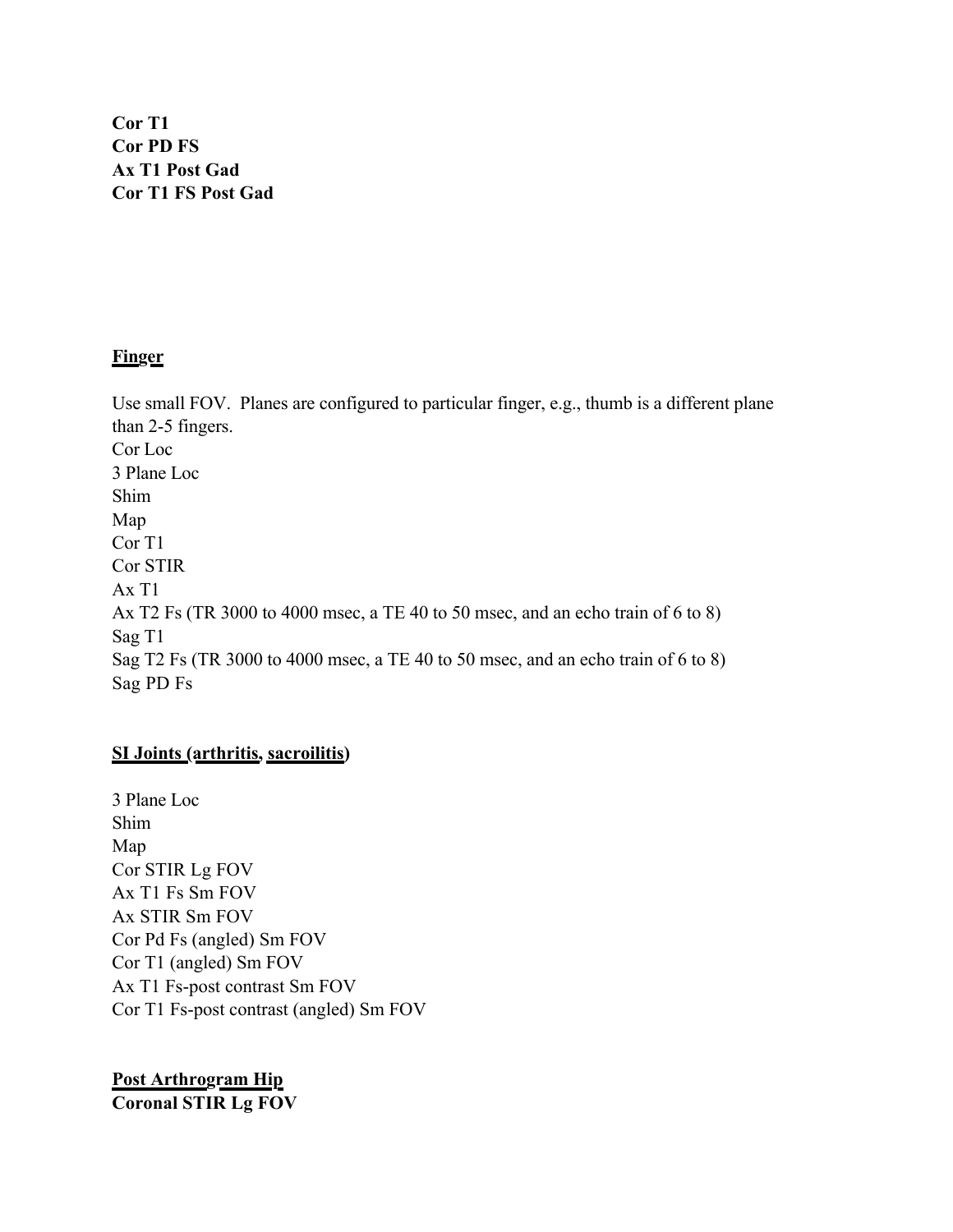# **Coronal T1 Lg FOV**

Ax T1 FS – Sm FOV Cor T1 FS – Sm FOV Sag T1 FS – Sm FOV Cor PD FS - Sm FOV Ax T2 Fs (TR 3000 to 4000, TE 40 to 50, echo train of 6 to 8) - Sm FOV

# **Pelvis/Hip**

Cor Loc Ax Loc Shim Map Cor T1 Lg FOV Cor STIR Lg FOV Cor T2 Fs Affected (TR 3000 to 4000 msec, a TE 40 to 50 msec, and an echo train of 6 to 8) Ax T2 Fs Affected (TR 3000 to 4000 msec, a TE 40 to 50 msec, and an echo train of 6 to 8) Sag PD FS Affected Axial T1 Affected

# **Knee**

Cor Loc 3 Plane Loc Shim Ax PD Fs Cor T1 Cor PD Fs Cor T2 Fs Sag PD FS SE (Spin Echo) Sag PD Fs Note: Facilites than can not do Spin Echo or if spin echo images are not satisfactory, then use Sag T2 Fs (TE 50-60)

# **Ankle**

Cor Loc 3 Plane Loc Shim Cor PD Fs Ax T1 Ax T2 Fs (TR 3000 to 4000 msec, a TE 40 to 50 msec, and an echo train of 6 to 8)